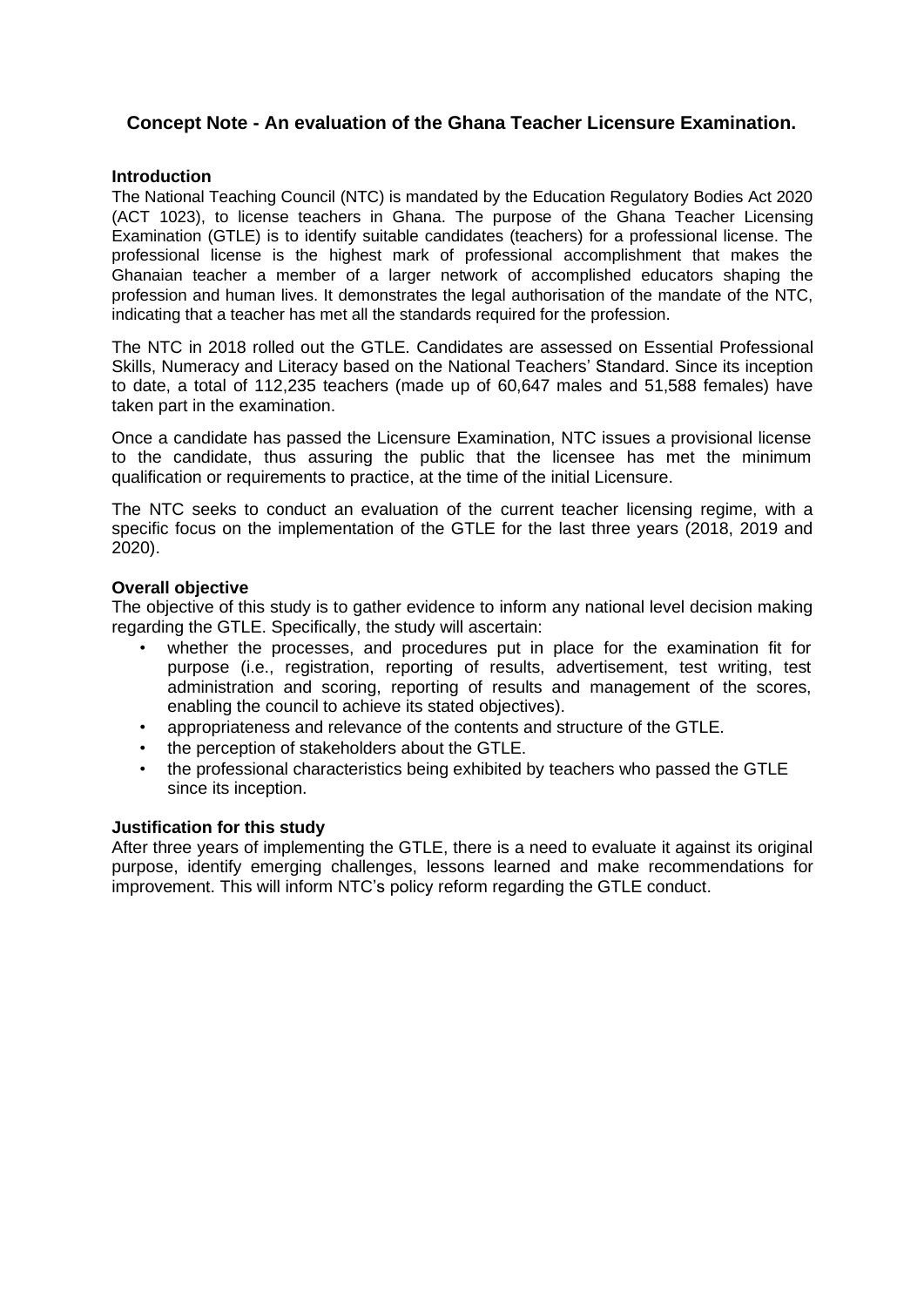## **Research questions, design, and methodology**

### **Research questions**

The study will explore the questions below:

- What processes and procedures were put in place for the conduct of the GTLE?
- How appropriate are the content and structure of the GTLE?
- What is the perception of stakeholders about the GTLE?
- What professional characteristics are being exhibited by teachers who pass the GTLE since its inception in performance of their duties?

### **Research Design**

Considering the nature of the research questions, a mixed methods approach will be used to collect the data from stakeholders as listed below:

| <b>Stakeholders</b>                            | <b>Which stakeholders</b>                                                                                                                                                                                          | <b>Details</b>                                                                                                                                                                                                                                                      |
|------------------------------------------------|--------------------------------------------------------------------------------------------------------------------------------------------------------------------------------------------------------------------|---------------------------------------------------------------------------------------------------------------------------------------------------------------------------------------------------------------------------------------------------------------------|
| Preservice                                     | Provisional license holders<br>(Teachers in basic schools),<br>headteachers                                                                                                                                        | Representative samples should<br>be drawn from the three groups<br>(2018, 2019 and 2020) who<br>wrote the GTLE to help address<br>the research questions.<br>Headteachers will be interviewed<br>on the character and attitudes of<br>teachers who passed the GTLE. |
| Ministry/Agencies                              | <b>GES Directors, MoE</b><br>Directors, Key officers of<br>NTC (exams committee<br>members, examiners, GTLE<br>council members i.e., at the<br>time the three exams were<br>written), high level<br>educationists. | To be interviewed on the content<br>and structure of the GTLE and<br>their opinion of the GTLE.<br>Key officers of NTC, Examiners,<br>exams committee members will<br>be interviewed on the processes<br>and procedures put in place to<br>conduct the GTLE exams.  |
| Colleges of Education /<br><b>Universities</b> | Students, Heads of<br>Departments, Deans,<br>Provost, College of<br>Education tutors, College of<br><b>Education Principals</b>                                                                                    | To be interviewed on the content<br>and structure of the GTLE and<br>their opinion of the GTLE.                                                                                                                                                                     |
| <b>Unions</b>                                  | GNAT, NAGRAT, TEWU,<br><b>TTAG</b>                                                                                                                                                                                 | In service teacher unions and<br><b>TTAG</b>                                                                                                                                                                                                                        |
| <b>GTLE Supervisors</b>                        | <b>GTLE Supervisors (this</b><br>includes CoE tutors, district<br>directors, SISOs)                                                                                                                                | GTLE supervisors will be<br>interviewed on the processes<br>and procedures put in place to<br>conduct the GTLE exams.                                                                                                                                               |
| <b>Community leaders</b>                       | Opinion Leaders,<br><b>Traditional Leaders,</b><br><b>Religious Bodies</b>                                                                                                                                         | Community leaders will be<br>interviewed on the characters<br>and attitudes of teachers who<br>passed the GTLE.                                                                                                                                                     |